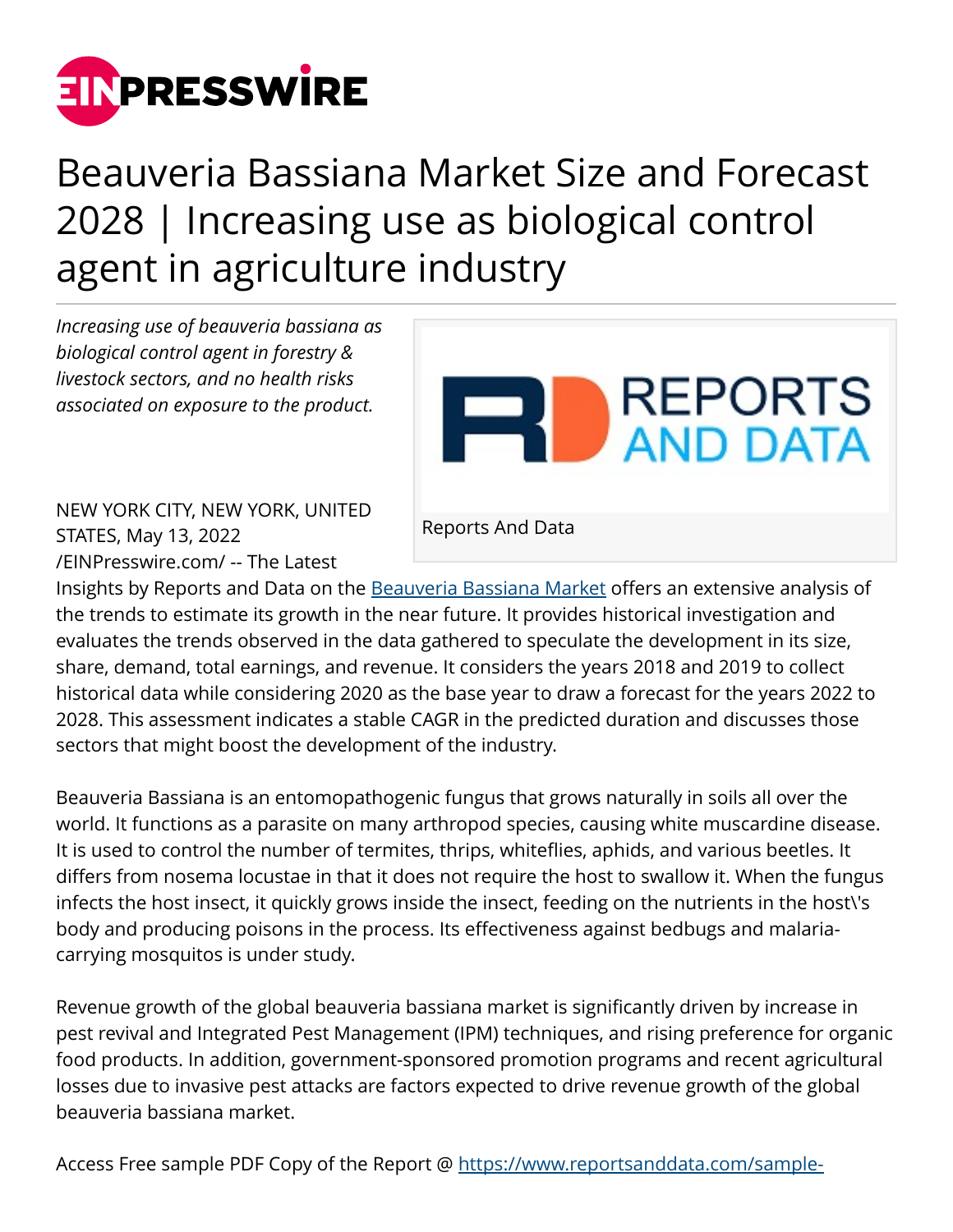Beauveria bassiana needs to be stored under refrigerated conditions in dark condition without agitations. The complexity of storing and high initial investments that is required for storing and transporting are major factors that could hamper revenue growth of the global beauveria bassiana market. The short shelf life of the fungus under normal conditions can further impede the growth of the market. In addition to that, counterfeit products in developing countries in near future may pose a greater threat to the growth of the Beauveria Bassiana Market.

The key players in the global Beauveria Bassiana market include:

BASF SE **BioWorks** Koppert B.V Certis USA Tianren Bioquirama SAS Troy BioSciences FILNOVA BuildASoil Vanda Technology Tari Bio-Tech **Other** 

To know more about the report @ [https://www.reportsanddata.com/report-detail/beauveria](https://www.reportsanddata.com/report-detail/beauveria-bassiana-market)[bassiana-market](https://www.reportsanddata.com/report-detail/beauveria-bassiana-market)

Segments covered in the report:

This report forecasts volume and revenue growth at a global, regional & country level, and provides an analysis on the industry trends in each of the sub-segments from 2016 to 2026. For the purpose of this study, Reports and Data have segmented the market on the basis of type, ingredient type, application and regional analysis.

Type Outlook (Revenue, USD Billion; 2018–2028)

Liquid Beauveria Bassiana Powder Beauveria Bassiana

Application Outlook (Revenue, USD Billion; 2018–2028)

**Agriculture** Forestry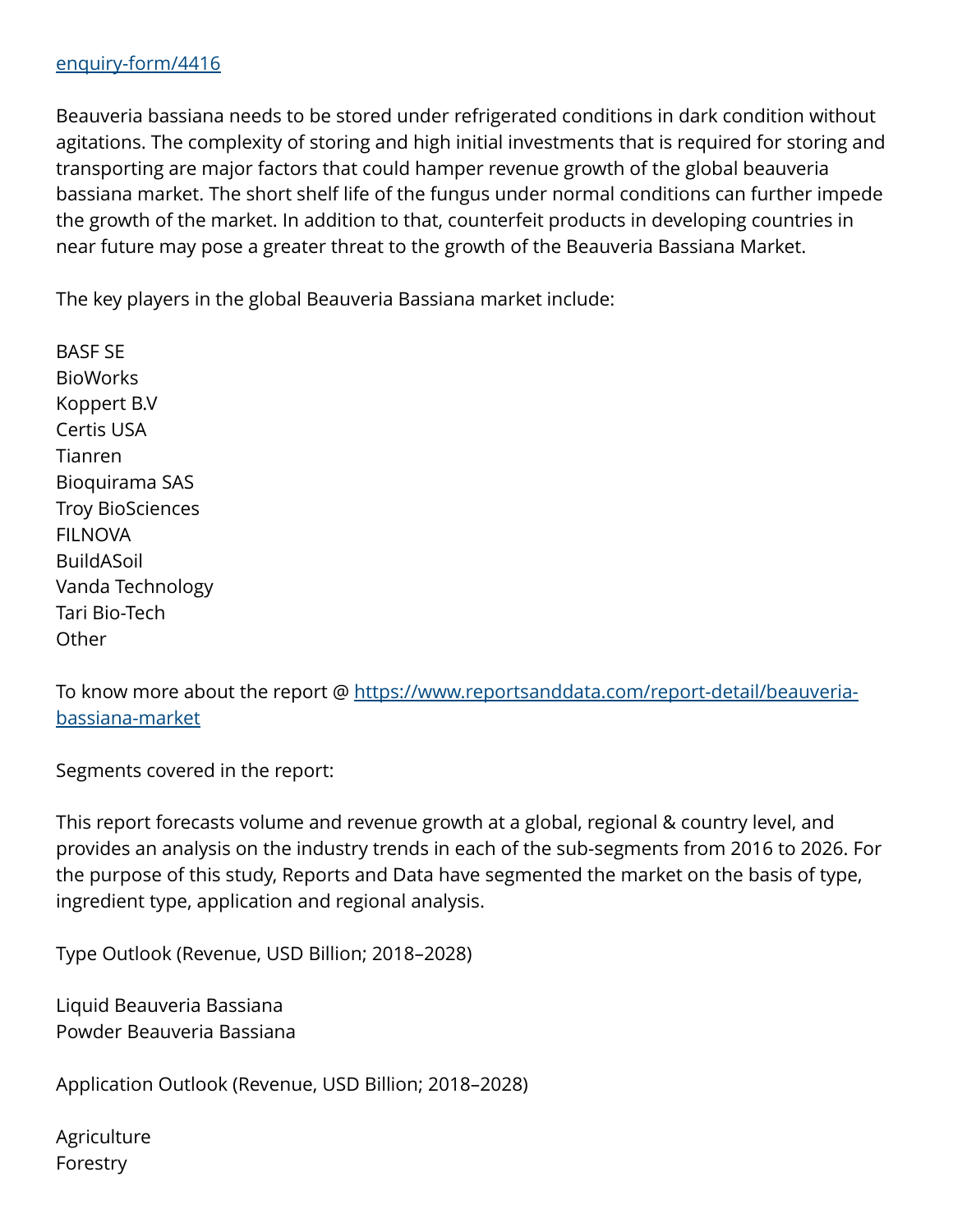Regional Outlook (Revenue, USD Billion; 2018–2028)

North America Europe Asia Pacific Latin America Middle East & Africa

Ask for Customize Research Report @ [https://www.reportsanddata.com/request-customization](https://www.reportsanddata.com/request-customization-form/4416)[form/4416](https://www.reportsanddata.com/request-customization-form/4416)

Key questions covered in the global Beauveria Bassiana market report:

What is the expected market size of the global Beauveria Bassiana market during the forecast period?

What factors are expected to hamper global Beauveria Bassiana market growth over the forecast period?

What key factors are expected to drive global revenue growth between Forecast Period? Which application segment is expected to dominate other application segments over the forecast period?

Which region is expected to dominate in terms of revenue during the forecast period? What are the key outcomes of Porter's Five Forces analysis and SWOT analysis? Which leading players are operating in the global Beauveria Bassiana market?

Read More Related Reports:

Phase Transfer Catalyst Market : [https://www.globenewswire.com/news](https://www.globenewswire.com/news-release/2019/11/05/1941526/0/en/Phase-Transfer-Catalyst-Market-To-Reach-USD-1-06-Billion-By-2026-Reports-And-Data.html)[release/2019/11/05/1941526/0/en/Phase-Transfer-Catalyst-Market-To-Reach-USD-1-06-Billion-](https://www.globenewswire.com/news-release/2019/11/05/1941526/0/en/Phase-Transfer-Catalyst-Market-To-Reach-USD-1-06-Billion-By-2026-Reports-And-Data.html)[By-2026-Reports-And-Data.html](https://www.globenewswire.com/news-release/2019/11/05/1941526/0/en/Phase-Transfer-Catalyst-Market-To-Reach-USD-1-06-Billion-By-2026-Reports-And-Data.html)

Acetic Acid Market: [https://www.globenewswire.com/news](https://www.globenewswire.com/news-release/2020/01/07/1967588/0/en/Acetic-Acid-Market-To-Reach-USD-21-65-Billion-By-2027-Reports-And-Data.html)[release/2020/01/07/1967588/0/en/Acetic-Acid-Market-To-Reach-USD-21-65-Billion-By-2027-](https://www.globenewswire.com/news-release/2020/01/07/1967588/0/en/Acetic-Acid-Market-To-Reach-USD-21-65-Billion-By-2027-Reports-And-Data.html) [Reports-And-Data.html](https://www.globenewswire.com/news-release/2020/01/07/1967588/0/en/Acetic-Acid-Market-To-Reach-USD-21-65-Billion-By-2027-Reports-And-Data.html)

Brominated Flame Retardant Market: [https://www.globenewswire.com/news](https://www.globenewswire.com/news-release/2020/02/18/1986571/0/en/Brominated-Flame-Retardant-Market-To-Reach-USD-2-71-Billion-By-2027-Reports-and-Data.html)[release/2020/02/18/1986571/0/en/Brominated-Flame-Retardant-Market-To-Reach-USD-2-71-](https://www.globenewswire.com/news-release/2020/02/18/1986571/0/en/Brominated-Flame-Retardant-Market-To-Reach-USD-2-71-Billion-By-2027-Reports-and-Data.html) [Billion-By-2027-Reports-and-Data.html](https://www.globenewswire.com/news-release/2020/02/18/1986571/0/en/Brominated-Flame-Retardant-Market-To-Reach-USD-2-71-Billion-By-2027-Reports-and-Data.html)

Defoamers Market: <https://www.reportsanddata.com/report-detail/defoamers-market>

Medical Polymers Market: [https://www.reportsanddata.com/report-detail/medical-polymers](https://www.reportsanddata.com/report-detail/medical-polymers-market)[market](https://www.reportsanddata.com/report-detail/medical-polymers-market)